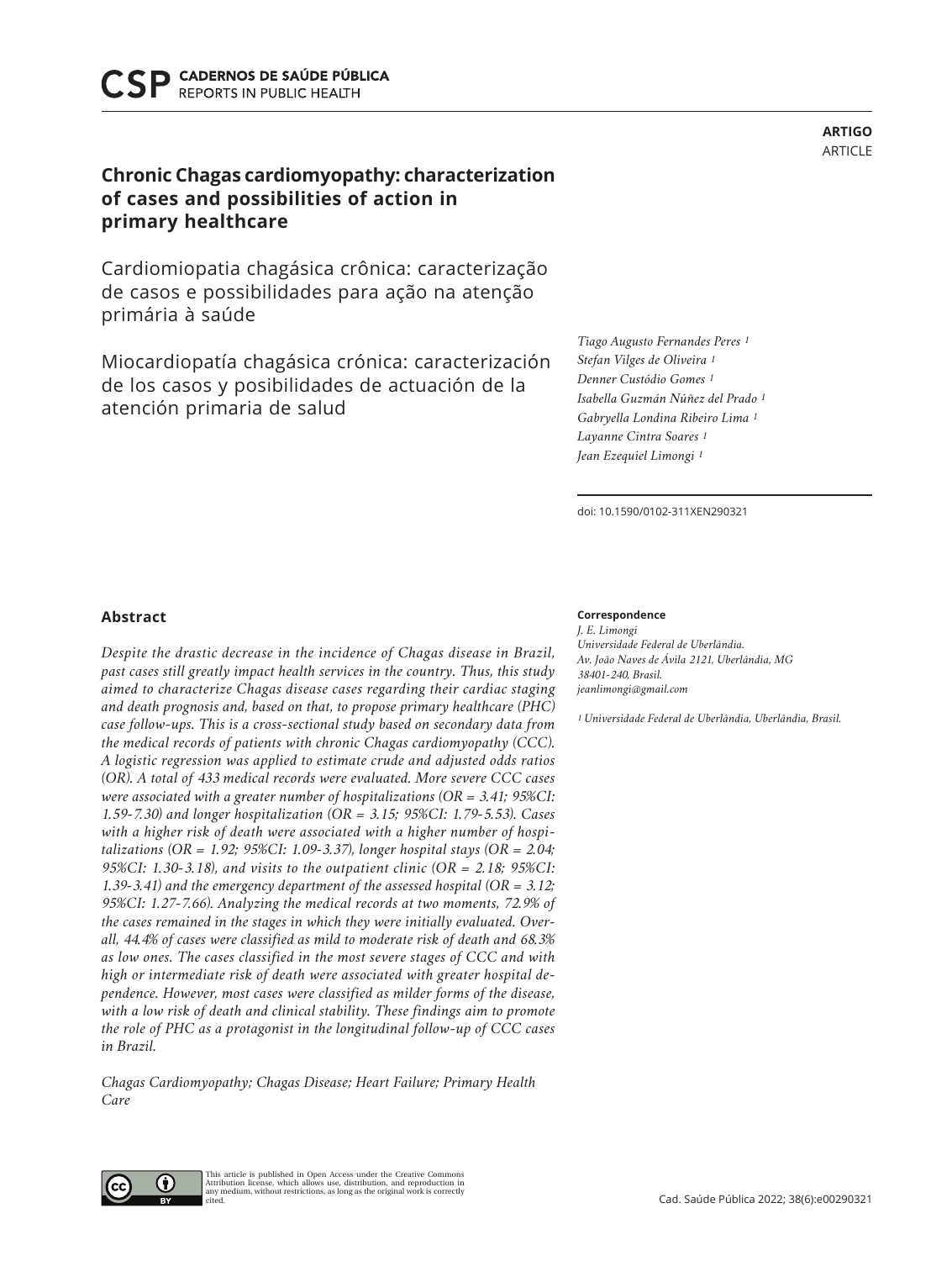Chagas disease or American trypanosomiasis is a neglected tropical disease with expressive morbidity and mortality and high prevalence, especially among adults and older adults 1. Previous estimates show that there are 6 to 7 million people infected with *Trypanosoma cruzi* worldwide and about 70 million people in vulnerable conditions to new infections in endemic areas. About 10,000 to 12,000 deaths per year are attributable to the disease. Latin America, in which the wild cycle of this anthropozoonosis occurs, concentrates 90% of the infected world population 1,2,3.

With a biphasic course, the acute phase of Chagas disease shows an oligosymptomatic clinical picture (usually fever) related to the large number of circulating parasites. It is possible that serious situations of acute Chagas disease lead to cardiac or neurological impairment, though observed in less than 1% of affected individuals 4,5,6. Remarkably, acute myocarditis is a common complication in cases of oral transmission, occurring in Brazil as a result of the consumption of contaminated foods, such as *açaí* juice. In these cases, acute manifestations are more frequent, probably due to the greater number of parasites in the initial inoculum 7.

Patients in the chronic phase can develop different clinical forms. Initially, there is the indeterminate form, which is asymptomatic and do not compromise the patients' health. Posteriorly, after 10 to 30 years, about 10% to 30% of patients evolve to cardiac, digestive, or cardiodigestive forms of the disease, which greatly affect patients' quality of life 4,5.

Patients' low quality of life, medical expenses, and the impact on social security generated by work incapacities in an economically active population cause great social and economic burden 6. In Latin America, estimates suggest that Chagas disease generates approximately USD 1.2 billion a year in expenses 8. Chronic Chagas cardiomyopathy (CCC), more severe and prevalent, is the major responsible for the greatest individual, social, and economic repercussions 6.

In Brazil, approximately 1 million people are estimated to be infected 3. Nevertheless, a systematic review and meta-analysis published in 2014 showed that these numbers may be underestimated and that there are approximately 4.6 million Brazilians infected 9. According to the Brazilian Health Informatics Department (DATASUS), from 2000 to 2019, 94,788 deaths from Chagas disease were registered in the country 10.

Recently, the role of primary healthcare (PHC) has been highlighted as imperative to care and monitor chronic Chagas disease patients in Brazil 6,11,12,13,14. PHC is closer to the community and thus individuals' first access to care networks. Notably, it assumes a pivotal role in health education, along with functions and attributes such as communication, accountability, and resolvability.

Chagas disease is within the scope of essential actions which PHC must perform, with the role of diagnosing, screening, controlling, preventing, educating, treating, referring, and monitoring clinical cases, hence reducing expenses arising from the disease and improving affected individuals' biopsychosocial conditions 11,12. For this purpose, articulated actions for the proper management of Chagas disease must be conducted by principles guiding PHC, including territorialization, multi-professional interventions, humanized care, person-centered care, and resoluteness 6.

Thus, this study aimed to characterize Chagas disease cases regarding CCC staging and death prognosis and, based on that, to propose the longitudinal follow-up of cases by PHC.

## **Materials and methods**

This is a cross-sectional study based on secondary data from the medical records of the Hospital of Clinics of the Federal University of Uberlândia (HC-UFU), a reference service in the region for medium- and high-complexity health care. This study included medical records of patients with CCC in the cardiac or cardiodigestive clinical forms of the disease who showed information about the clinical, epidemiological, and laboratory diagnosis of Chagas disease, resided in the municipality of Uberlândia, Minas Gerais State, Brazil, and sought care related to the disease from March 2018 to February 2020. Patients' medical records with incomplete information which made it impossible to identify the disease or those who died were excluded from this study.

Gender, age, presence of comorbidities, number of hospitalizations, length of hospitalization, number of visits to outpatient clinics, number of visits to the emergency department, cardiac staging, and death prognosis were the evaluated variables.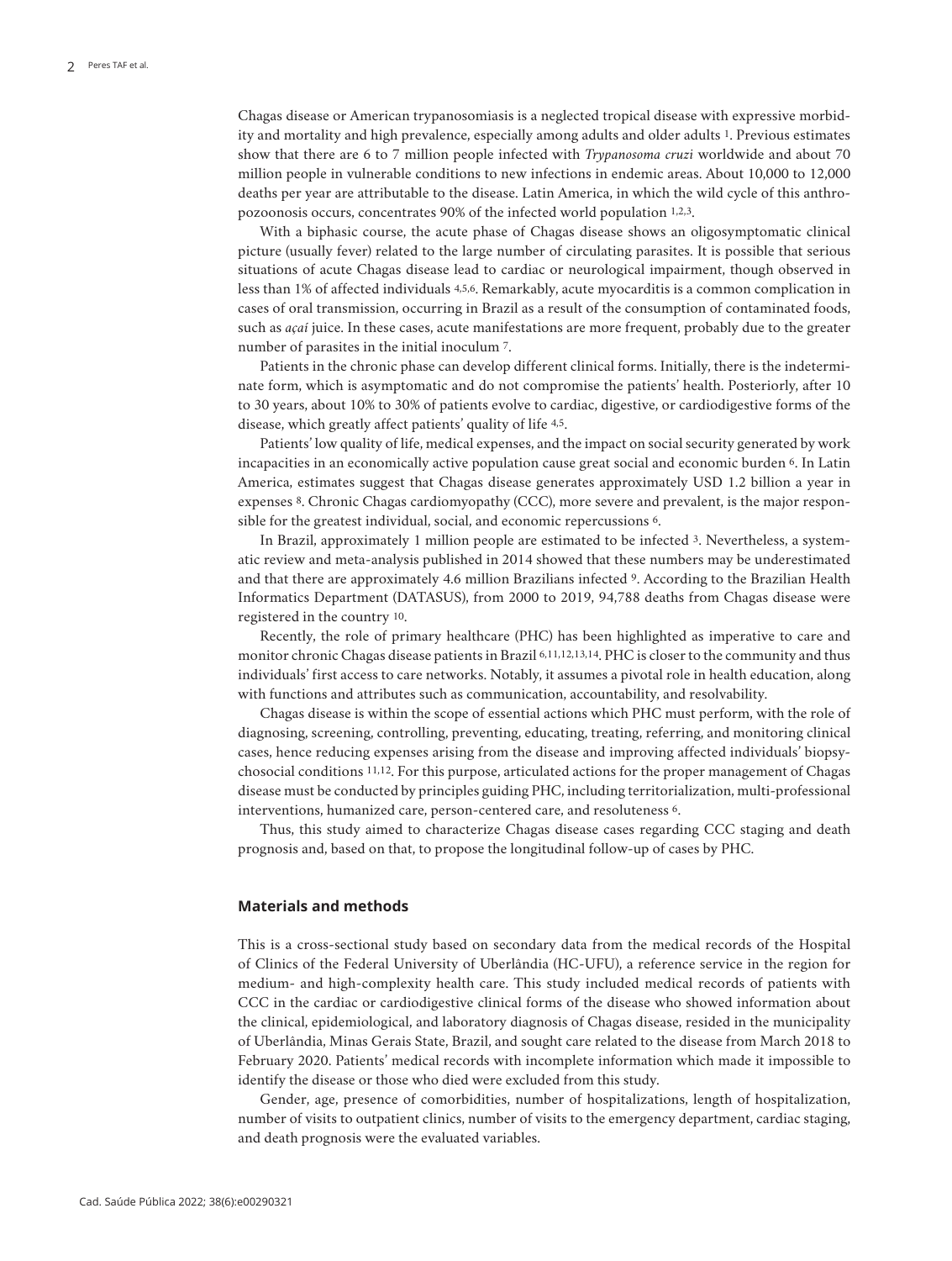For CCC staging, the classification proposed by Dias et al. 6 was used. In this classification, five stages are distinguished (A, B1, B2, C, and D), considering electrocardiogram, echocardiogram, and degree of heart failure analysis, according to the New York Heart Association (NYHA; United States) (Box 1).

Death prognosis followed the score created by Rassi Jr. et al. 15, in which heart failure III or IV (according to the NYHA), cardiomegaly (according to chest radiography or echocardiogram exams), segmental or global abnormality (on echocardiograms), non-sustained ventricular tachycardia (according to Holter), low voltage of the QRS complex (on electrocardiograms), and male patients are considered. In this score, each risk factor is assigned a score and individuals are classified as at low, intermediate, and high risk of death. The expected mortality rates in these groups, in periods of 5 and 10 years, are as follows: low risk (2% and 10%), intermediate risk (18% and 44%), and high risk (63% and 84%), respectively 15.

The clinical evolution of patients over time was also investigated by the analysis of their medical records. Therefore, the initial cardiac staging was established based on the first clinical information about Chagas disease registered in the medical records of patients, regardless of the date (clinical condition I). Clinical condition II refers to recent observations in the medical records up to this study deadline. For statistical analysis of demographic factors and health service use, information from the most recent clinical condition was used.

A specific database in the Epi Info 7.2.2 computer software (https://www.cdc.gov/epiinfo/index. html) was constructed for data entry and analysis. The distribution of frequencies of all studied variables and data consistency were performed. A logistic regression was applied to estimate variable association. For each dependent variable, four models were created: first, simple logistic regression models were used to study the relations between the independent variables and cardiac staging (dependent variable 1) or prognosis of death (dependent variable 2). Models 2, 3, and 4 were adjusted for the variables age, presence of comorbidity, and age + presence of comorbidity, respectively. The dependent variable cardiac staging was defined as  $1 =$  cardiac stage  $C/D$ ;  $0 =$  cardiac stage  $A/B1/B2$ . The dependent variable prognosis of death was defined as  $1 =$  intermediate/high risk,  $0 =$  low risk. The independent variables were gender, number of hospitalizations, days in the hospital, number of visits to outpatient clinics, and number of visits to the emergency unit. For the models related to prognosis of death, the variable gender was not used as it is one of the variables included in Rassi Jr. et al.'s risk score 15. Logistic regression results were shown with odds ratios (OR) and 95% confidence intervals (95%CI).

This study was approved by the Human Research Ethics Committee of the UFU (registration n. 3,655,664/2019). Informed consent forms were not signed because this is a study with secondary data. Data confidentiality and volunteers' anonymity were guaranteed.

#### **Box 1**

| <b>STAGE</b> | <b>ELECTROCARDIOGRAM</b> | <b>ECHOCARDIOGRAM</b>     | <b>HEART FAILURE</b> |
|--------------|--------------------------|---------------------------|----------------------|
| A            | Altered                  | Normal                    | Absent               |
| <b>B1</b>    | Altered                  | Altered, LVEF $\geq 45\%$ | Absent               |
| <b>B2</b>    | Altered                  | Altered, LVEF < 45%       | Absent               |
|              | Altered                  | Altered                   | Compensable          |
|              | Altered                  | Altered                   | Refractory           |

Staging of myocardial involvement in chronic Chagas cardiomyopathy.

LVEF: left ventricular ejection fraction.

Source: adapted from Dias et al. 6.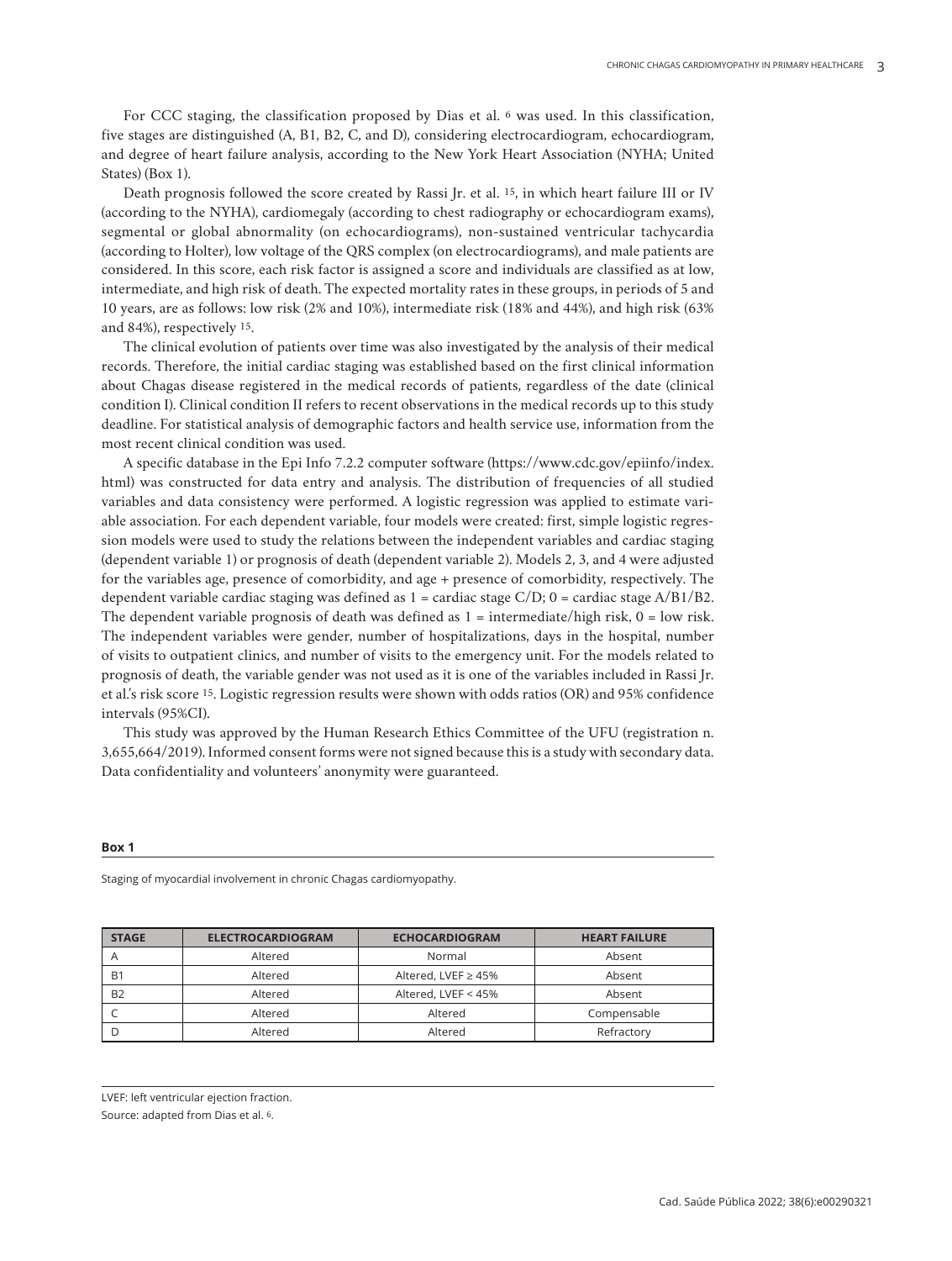## **Results**

A total of 433 medical records of patients with CCC were evaluated, 334 (77.1%) with the cardiac form and 99 (22.9%) with the cardiodigestive ones. These individuals received treatment at the institution outpatient clinic, ward, and emergency department. We found a greater predominance of female patients (236; 54.5%), aged from 24 to 99 years, with a mean age of 68.47 ± 11.02. Most patients came from the state of Minas Gerais (363; 83.8%), mainly from the Triângulo Mineiro and Alto Paranaíba mesoregion (277; 64%), followed by the state of Goiás (39; 9%). Overall, 283 (65.4%) and 144 (33.3%) medical records registered the use of outpatient and emergency services, respectively. We also found hospitalizations, in the ward or intensive care unit of the hospital, in 323 (74.6%) medical records.

We could classify CCC staging in 252 medical records. Patients in the C/D stages of CCC were associated with a higher number of hospitalizations and a greater number of days in the hospital. Patients in these stages were 3.41 more likely to be hospitalized for more than three times and 3.15 times more likely to remain hospitalized for more than 10 days (Table 1).

By assessing the most recent medical records, we could classify 44.4% of the patients as showing mild to moderate forms of CCC (A, B1, and B2) and 55.6%, more advanced forms (C and D).

Regarding death prognosis, patients classified at intermediate and high risk of death were more associated with a greater number of hospitalizations (OR = 1.92; 95%CI: 1.09-3.37), days in the hospital (OR = 2.04; 95%CI: 1.30-3.18), and visits to the emergency department (OR = 3.12; 95%CI: 1.27- 7.66) and the outpatient clinic (OR = 2.18; 95%CI: 1.39-3.41) (Table 2).

Overall, out of 410 records which enabled us to estimate death scores, we classified 68.3% of patients as low risk for it.

Regarding the evolution of their clinical condition, among the nine patients initially classified as stage A, 66.7% remained in this classification over time; 11.1% and 22.2% progressed, with worsened cardiac function, to stages B1 and C, respectively. In total, 83 patients who were classified as B1 in the initial stage (89.2%) remained in this classification; 1.2%, 8.4%, and 1.2% progressed to stages B2, C, and D, respectively. The nine patients initially classified as stage B2 (22.2%) improved to stage B1, whereas 22.2% remained at stage B2 and 55.6% progressed to stage C. Initially, 63 patients were in stage C, 93.7% remained in this classification and 6.3% progressed to stage D. Finally, among 35 patients classified in stage D, only 11.4% remained in this classification, whereas 88.6% regressed to stage C (Table 3). Overall, 72.9% of the cases remained in the stages in which they were initially evaluated, 16.6% showed improvement, and 10.5%, worsening.

### **Table 1**

Crude and adjusted odds ratios (OR) for age and presence of comorbidity in predicting the stages of chronic Chagas cardiomyopathy (A/B1/B2 x C/D).

| <b>Characteristics</b>                                                     | Crude<br>OR (95%CI)   | Age-adjusted<br>OR (95%CI) | Comorbidity-adjusted<br>OR (95%CI) | OR adjusted for age and<br>comorbidity (95%Cl) |
|----------------------------------------------------------------------------|-----------------------|----------------------------|------------------------------------|------------------------------------------------|
| Sex (n = $252$ ); male                                                     | 1.26 (0.76-2.09)      | $1.28(0.77-2.11)$          | 1.24 (0.74-2.05)                   | $1.25(0.75-2.07)$                              |
| Number of hospitalizations ( $n = 251$ ):<br>more than 3                   | $3.43(1.62 - 7.29)$ * | 3.32 (1.56-7.08) *         | $3.52(1.65 - 7.51)*$               | 3.41 (1.59-7.30) *                             |
| Number of days hospitalized ( $n = 251$ ):<br>more than 10                 | 3.22 (1.83-5.64) *    | $3.16(1.80-5.55)*$         | $3.21(1.83 - 5.63)*$               | $3.15(1.79-5.53)*$                             |
| Number of visits to the emergency<br>department ( $n = 250$ ): more than 5 | 1.03 (0.37-2.85)      | 1.02 (0.37-2.83)           | 1.03 (0.37-2.88)                   | 1.03 (0.37-2.87)                               |
| Number of visits to the outpatient<br>clinics ( $n = 251$ ): more than 10  | $0.96(0.57-1.60)$     | $0.94(0.56-1.58)$          | $0.96(0.57-1.61)$                  | $0.94(0.56-1.59)$                              |

95%CI: 95% confidence interval.

 $*$  p < 0.01.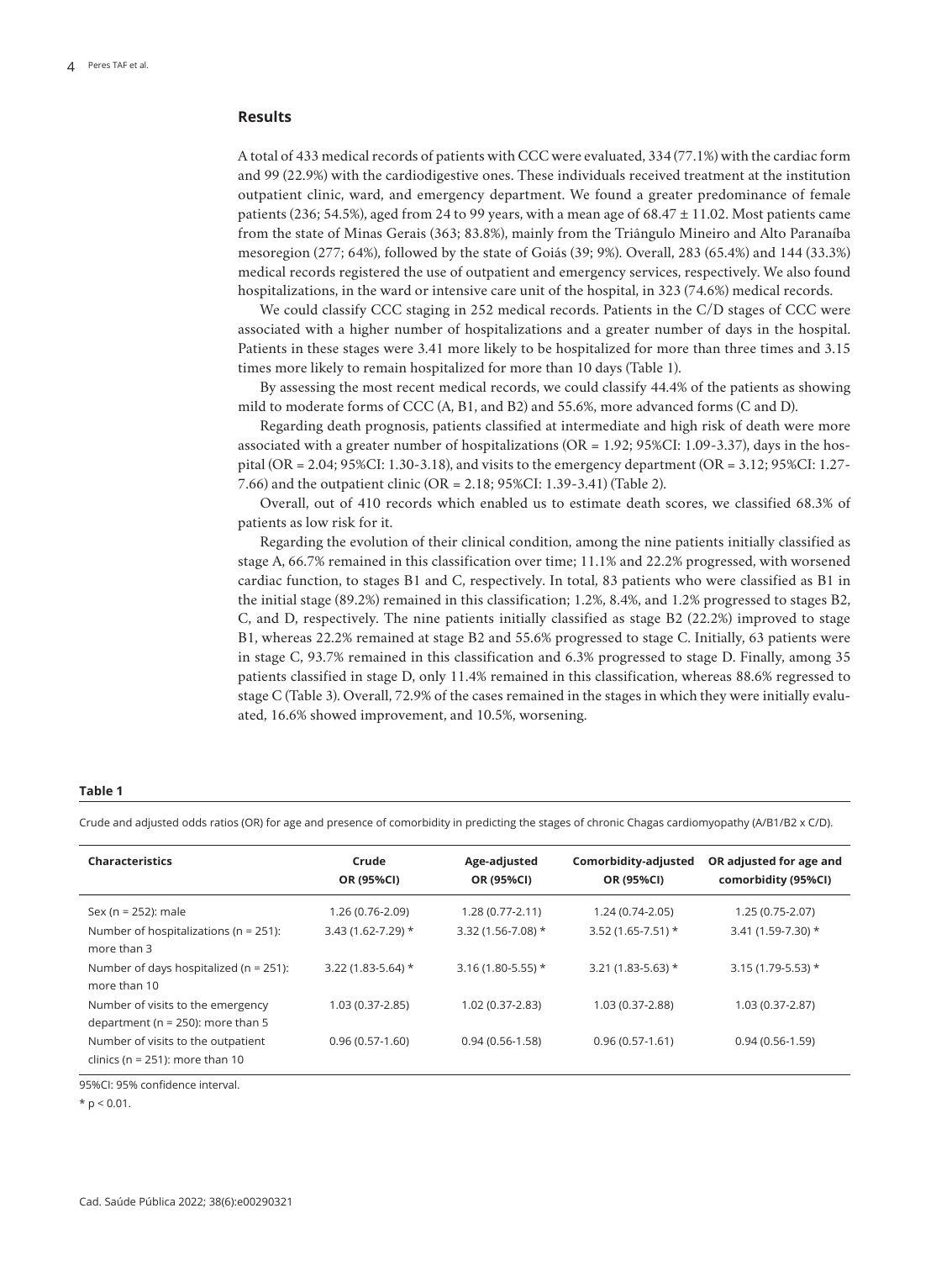### **Table 2**

Crude and adjusted odds ratios (OR) for age and presence of comorbidity in predicting the prognosis of death in chronic Chagas cardiomyopathy (low risk x intermediate/high risk).

| <b>Characteristics</b>                                                     | Crude<br>OR (95%CI)  | Age-adjusted<br>OR (95%CI) | Comorbidity-<br>adjusted OR (95%CI) | OR adjusted for age and<br>comorbidity (95%Cl) |
|----------------------------------------------------------------------------|----------------------|----------------------------|-------------------------------------|------------------------------------------------|
| Number of hospitalizations ( $n = 406$ ):<br>more than 3                   | $2.02(1.16-3.51)*$   | $1.92(1.11-3.36)$ *        | $2.02(1.16-3.52)*$                  | $1.92(1.09-3.37)$ *                            |
| Number of days hospitalized ( $n = 406$ ):<br>more than 10                 | $2.06(1.32-3.21)$ ** | $2.04(1.30-3.19)$ **       | $2.06(1.32-3.21)$ **                | $2.04(1.30-3.18)$ **                           |
| Number of visits to the emergency<br>department ( $n = 405$ ): more than 5 | $3.04(1.24-7.41)$ *  | $3.12(1.27 - 7.66)$ *      | $3.04(1.24-7.48)$ *                 | $3.12(1.27 - 7.66)$ *                          |
| Number of visits to the outpatient<br>clinics ( $n = 408$ ): more than 10  | $2.23(1.43-3.48)$ ** | $2.17(1.39-3.40)$ **       | $2.23(1.43-3.49)$ **                | $2.18(1.39-3.41)$ **                           |

95%CI: 95% confidence interval.

 $*$  p < 0.05;

\*\*  $p < 0.01$ .

### **Table 3**

Staging of myocardial compromise in chronic Chagas cardiomyopathy evaluated in two moments.

|                          | <b>Stage (clinical condition II)</b> |                    |           |                          |            |
|--------------------------|--------------------------------------|--------------------|-----------|--------------------------|------------|
| A (%)                    | B1 (%)                               | B <sub>2</sub> (%) | C(%)      | D(%)                     | Total (%)  |
| 6(66.7)                  | 1(11.1)                              | ۰                  | 2(22.2)   | ۰                        | 9(100.0)   |
| $\sim$                   | 74 (89.2)                            | 1(1.2)             | 7(8.4)    | 1(1.2)                   | 83 (100.0) |
| $\overline{\phantom{a}}$ | 2(22.2)                              | 2(22.2)            | 5(55.6)   | $\overline{\phantom{a}}$ | 9(100.0)   |
| ٠                        | $\overline{\phantom{a}}$             | ٠                  | 59 (93.7) | 4(6.3)                   | 63 (100.0) |
| $\overline{\phantom{a}}$ | $\overline{\phantom{a}}$             | ٠                  | 31 (88.6) | 4(11.4)                  | 35 (100.0) |
|                          |                                      |                    |           |                          |            |

## **Discussion**

This study shows that cases of CCC in advanced stages of Chagas disease and at high or intermediate risk of death cause a major impact on more complex health services, with patients in stages C and D showing high hospital dependence. There is a direct relation of these individuals with the need for a greater number of hospitalizations throughout their lives and for longer periods. In this scenario, a justification for this finding is that patients classified in these stages have heart failure and, therefore, high rates of hospitalization and rehospitalization 16. Furthermore, hospitalized individuals with this condition require complex management to restore hemodynamic stability, especially in decompensated patients, and treatment requires several medications which can impair renal function 17. This complexity of heart failure management explains the more numerous and longer hospitalizations, when compared to groups A/B1/B2.

Patients with high and intermediate risk of death were associated with the highest number of hospitalizations, number of days in the hospital, and number of visits to the outpatient clinic and to the emergency department. Affected individuals' low quality of life is also noteworthy, especially those with the most advanced forms of CCC, as is the important influence of the biopsychosocial context of these individuals 18. A previous literature review examined studies on health-related quality of life (HRQoL) and Chagas cardiomyopathy. It identified three main findings: (1) cardiac complications are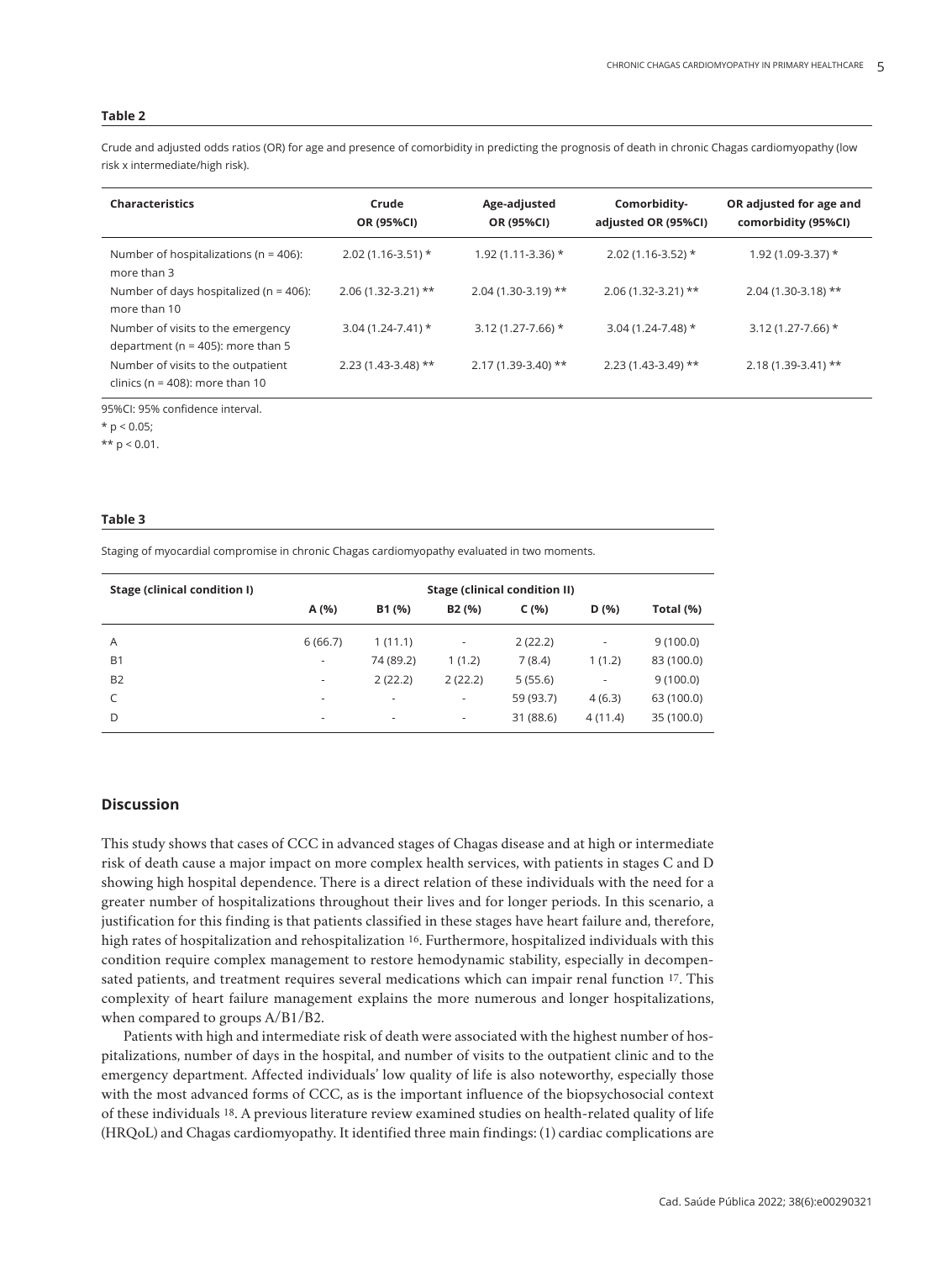associated with a poor HRQoL; (2) HRQoL is associated with the functional capacity of patients; and (3) simple and inexpensive therapeutic interventions are effective to improve HRQoL 19.

Thus, PHC plays a fundamental role in managing and monitoring patients to avoid the worsening of cases and to monitor the disease evolution. The provision of adequate assistance to its most serious forms, together with specialized services, should also be recommended 11.

Referrals to specialized care should be carried out by PHC teams, following referral flows and encouraging counter-referral in cases of severe acute Chagas disease, severe CCC, patients with advanced digestive forms which would indicate invasive procedures, pregnant women with severe acute Chagas disease or CCC, individuals with decompensated immunosuppressive conditions, and chronic Chagas disease patients with nifurtimox indications 12.

Thus, the National Commission for Technology Incorporation (CONITEC) at the Brazilian Unified National Health System (SUS) of the Brazilian Ministry of Health created the *Clinical Protocol and Therapeutic Guidelines for Chagas Disease* in 2018. It targets healthcare providers involved in the care of people with Chagas disease, especially family and community physicians, internists, cardiologists, obstetricians, infectious diseases specialists, gastroenterologists, and nurses working in PHC 12. The protocol mentions that most cases in Brazil show a non-serious clinical condition and should be mostly followed up within PHC, with the possibility of treating patients with benznidazole. A recent retrospective cohort observational study showed that benznidazole treatment was associated with a decreased risk of Chagas disease progression from the indeterminate to the cardiac form and a decreased risk of cardiovascular events, recommending its implementation into clinical practice 20. Patients with non-severe acute diseases, indeterminate chronic phases, chronic cardiac, digestive, or cardiodigestive phases, with stable and non-severe diseases, and pregnant women with Chagas disease in the chronic phase without comorbidities are likely to be monitored by PHC 12.

Of the 410 medical records in which we could evaluate death prognosis, 68.3% were classified as low risk. Of the 252 medical records of patients in which we could analyze Chagas disease staging, 44.4% were classified as mild to moderate forms of CCC (A, B1, and B2). Individuals in these classifications would find technical and infrastructure conditions to be adequately assisted in basic health units after teams were trained in the management of this disease 13,14,21.

Importantly, PHC teams must keep patients and families informed about the actions to be taken so CCC patients receive suitable treatment and monitoring, reducing the overload of highly complex services and the economic and biopsychosocial impacts of individuals and their families 12,18. For indeterminate Chagas disease, the most prevalent clinical form, medical evaluation, and conventional ECG are recommended once a year. In case of disease evolution, patients should be referred to specialized services but with integrated management to PHC (referral and counter-referral) 6,22.

The role of PHC in intervention projects is imperative to receive and monitor men with CCC in their territories, improving adherence to monitoring programs, as this population tends to develop more severe forms of the disease 23.

In total, 65.4% of the records reported the use of an outpatient service. These are sectors responsible for the therapeutic plan and monitoring of patients with CCC. They monitor these individuals, establish complication prevention practices, and educate patients about their diagnosis and the care inherent to their disease, hence improving the quality of life of these people. However, many of these actions could be conducted within the scope of PHC without the need to overload the infrastructure, human resources, and inputs of highly complex services, which could be directed to other groups with more urgent, highly complex needs 12,18.

The greater participation of PHC provides easier access for monitoring people affected by CCC, benefiting them with reduced costs related to transport, as well as reduced waiting time for assistance. In this study, the cases classified as having a low risk of death proved to be prevalent and are distributed throughout Brazil. Likewise, the PHC network in the municipality of Uberlândia is well divided and needs to ensure access and longitudinality in the care of these patients.

This study evinced that 72.9% of patients diagnosed with CCC tended to show a stabilized disease. These findings show the slow and gradual evolution of the disease over time and, thus, the possibility of continued PHC practice involvement 24. Furthermore, 16.6% of the cases improved, showing stage regression, and 10.5% progressed to more severe stages. There was a high percentage of regression from stage D to stage C. Stage D is a condition of severe clinical instability (i.e., refractory heart fail-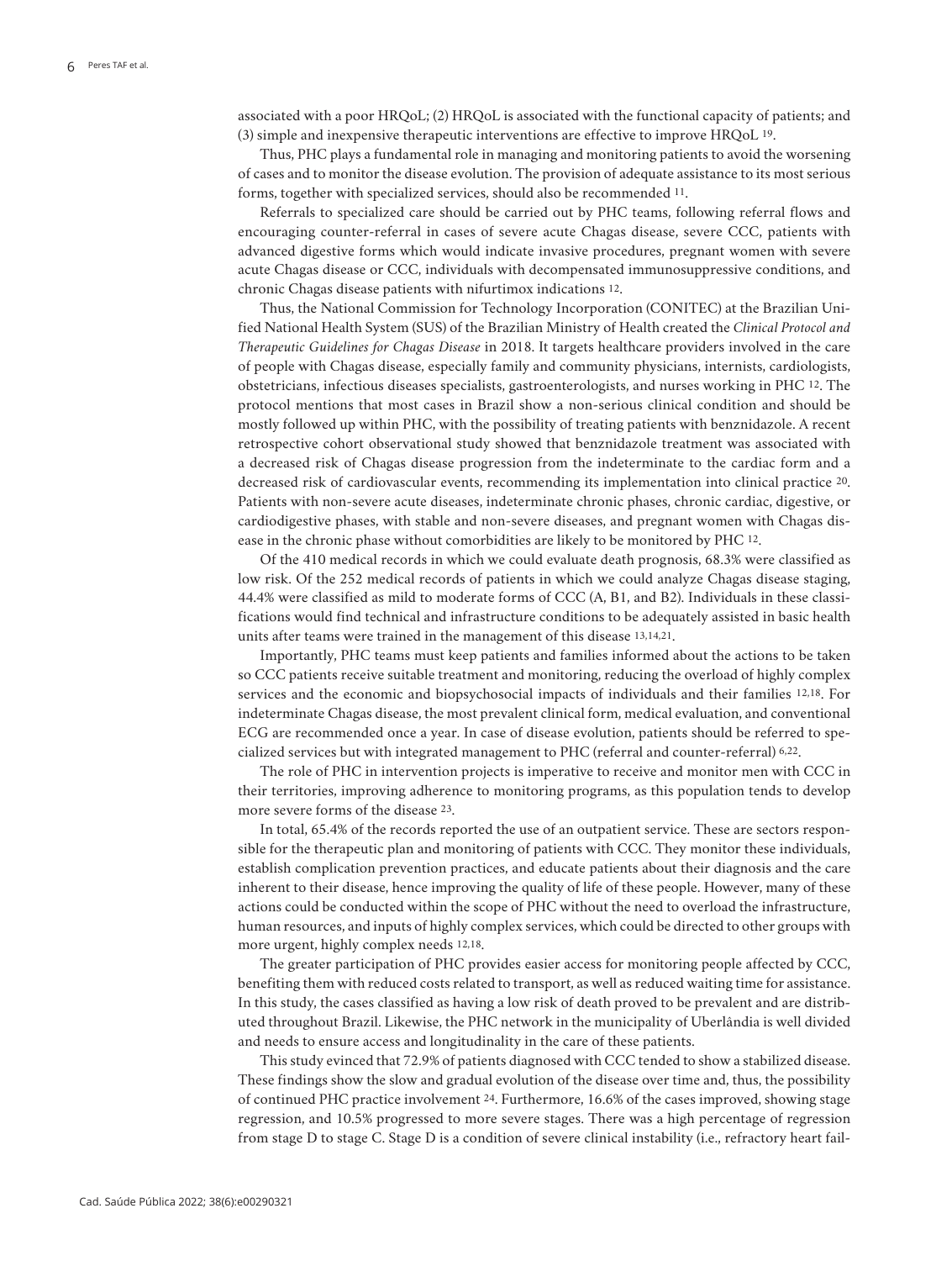ure) a situation in which medical teams must take striking interventions to stabilize the condition, evolving the patient to a compensable heart failure (stage C). It is very common for patients in severe stage D to be unsuccessful and progress to death. Costa et al. 25 investigated 60 patients with severe heart failure of originated from Chagas disease for 90 months. Most (88.3%) died during the follow-up period. Indeed, Chagas disease is a predictor of poor prognosis in patients with chronic heart failure 26. This study only considered active medical records (of patients still alive), and this may have influenced the percentage of stage regression.

Despite the relevant information about the classification of Chagas disease cases and their associated factors, we should mention data reliability uncertainty, inherent to any cross-sectional study using secondary data as a limitation of this work. Additionally, the absence of complete data in the medical records made it impossible to classify some patients' cardiac staging and death prognosis.

In conclusion, cases of CCC classified in the most severe stages and with high or intermediate risk of death were associated with greater hospital dependence. Nevertheless, most cases were classified as milder forms of the disease, with low risk of death and clinical stability. These findings aim to promote the role of PHC as a protagonist in the longitudinal follow-up of CCC cases in Brazil.

## **Contributors**

All the authors contributed in the study conception, data analysis and interpretation, and writing; and approved the final version of the manuscript.

## **Additional informations**

ORCID: Tiago Augusto Fernandes Peres (0000- 0002-2866-8585); Stefan Vilges de Oliveira (0000- 0002-5493-2765); Denner Custódio Gomes (0000- 0001-8234-4322); Isabella Guzmán Núñez del Prado (0000-0002-2067-6951); Gabryella Londina Ribeiro Lima (0000-0001-9009-0238); Layanne Cintra Soares (0000-0003-0994-1854); Jean Ezequiel Limongi (0000-0003-2649-9842).

**References**

- 1. Pan American Health Organization. Chagas disease. https://www.paho.org/en/topics/cha gas-disease (accessed on 10/Dec/2020).
- 2. World Health Organization. Chagas disease (also known as American trypanosomiasis). https://www.who.int/news-room/fact-shee ts/detail/chagas-disease-(american-trypanoso miasis) (accessed on 11/Dec/2020).
- 3. Secretaria de Vigilância em Saúde, Ministerio da Saúde. Boletim Epidemiológico Doenças de Chagas 2021; (número especial). https:// www.gov.br/saude/pt-br/centrais-de-conteu do/publicacoes/boletins/boletins-epidemiolo gicos/especiais/2021/boletim\_especial\_cha gas\_14abr21\_b.pdf.
- 4. Acquatella H. Echocardiography in Chagas heart disease. Circulation 2007; 115:1124-31.
- 5. Bern C. Chagas' disease. N Engl J Med 2015; 373:456-66.
- 6. Dias JCP, Ramos Jr. AN, Gontijo ED, Luquetti A, Shikanai-Yasuda MA, Coura JR, et al. II Consenso Brasileiro em Doença de Chagas, 2015. Epidemiol Serv Saúde 2016; 25:7-86.
- 7. Pinto AYN, Valente SA, Valente VC, Ferreira Junior AG, Coura JR. Fase aguda da doença de Chagas na Amazônia brasileira: estudo de 233 casos do Pará, Amapá e Maranhão observados entre 1988 e 2005. Rev Soc Bras Med Trop 2008; 41:602-14.
- 8. Lee BY, Bacon KM, Connor DL, Willig AM, Bailey RR. The potential economic value of a *Trypanosoma cruzi* (Chagas disease) vaccine in Latin America. PLoS Negl Trop Dis 2010; 14:e916.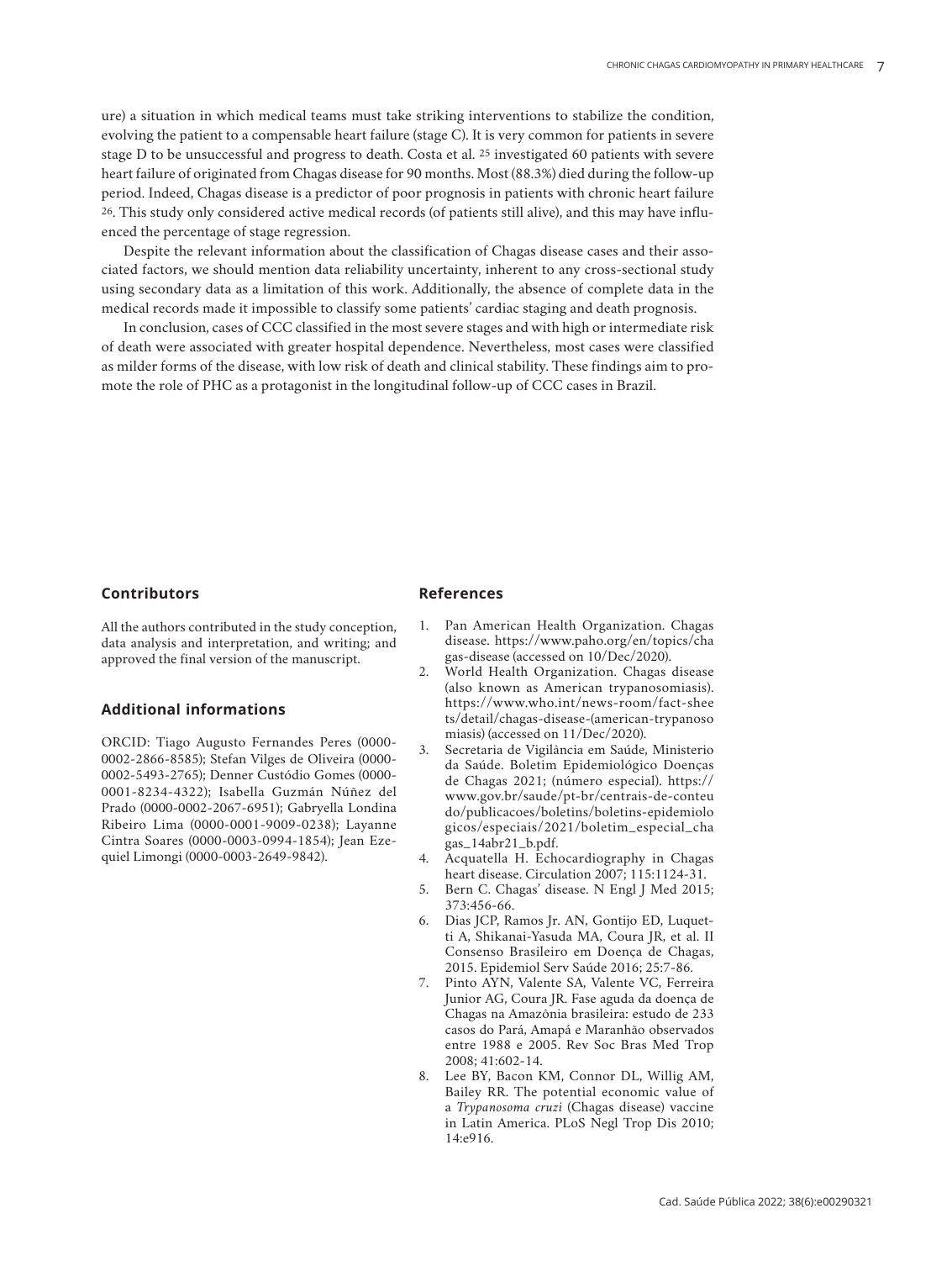- 9. Martins-Melo FR, Ramos AN, Alencar CH, Heukelbach J. Prevalence of Chagas disease in Brazil: a systematic review and meta-analysis. Acta Trop 2014; 130:167-74.
- 10. Departamento de Informática do SUS. Morta lidade. Doença de Chagas. http://tabnet.data sus.gov.br/cgi/deftohtm.exe?sim/cnv/obt10br. def (accessed on 08/Jun/2021).
- 11. Melo HNS, Oliveira AC, Lima IGM, Fonsêca DV, Silva AL. Análise da importância da aten ção primária á saúde na prevenção e contro le da doença de Chagas. In: Sousa IC, editor. Ciências da saúde no Brasil: impasses e desa fios 2. Ponta Grossa: Atena; 2020. p. 160-71.
- 12. Ministério da Saúde. Portaria nº 57, de 30 de outubro de 2018. Torna pública a decisão de aprovar o Protocolo Clínico e Diretrizes Te rapêuticas da doença de Chagas no âmbito do Sistema Único de Saúde – SUS. Diário Oficial da União 2018; 31 oct.
- 13. Carvalho NB, Atala MM, Leite RM, Yasuda MAS. Manual de atendimento a pacientes com doença de Chagas: atenção básica 2014/2015. São Paulo: Faculdade de Medicina, Universi dade de São Paulo; 2015.
- 14. Rodrigues FCS, Souza ICA, Araujo AP, Souza JMB, Diotaiuti LG, Ferreira RA. Agentes co munitários de saúde: percepção sobre os servi ços de saúde relacionados à doença de Chagas. Cad Saúde Colet (Rio J.) 2020; 28:130-9.
- 15. Rassi Jr. A, Rassi A, Little WC, Xavier SS, Rassi SG, Rassi AG, et al. Development and validation of a risk score for predicting death in Chagas' heart disease. N Engl J Med 2006; 355:799-808.
- 16. Mesquita ET, Jorge AJL, Rabelo LM, Souza-Jr CV. Entendendo a hospitalização em pacien tes com insuficiência cardíaca. Int J Cardiovasc Sci 2017; 30:81-90.
- 17. Vilas-Boas F, Follath F. Tratamento atual da insuficiência cardíaca descompensada. Arq Bras Cardiol 2006; 87:369-77.
- 18. Mendes EV. A construção social da atenção primária à saúde. Brasília: Conselho Nacional de Secretários de Saúde; 2015.
- 19. Sousa GR, Costa HS, Souza AC, Nunes MCP, Lima MMO, Rocha MOC. Health-related quality of life in patients with Chagas disease: a review of the evidence. Rev Soc Bras Med Trop 2015; 48:121-8.
- 20. Hasslocher-Moreno AM, Saraiva RM, San genis LHC, Xavier SS, Sousa AS, Costa AR, et al. Benznidazole decreases the risk of chronic Chagas disease progression and cardiovascular events: a long-term follow up study. EClini calMedicine 2021; 31:100694.
- 21. Ferreira AM, Sabino EC, Moreira HF, Cardoso CS, Oliveira CDIL, Riberiro ALP, et al. Avalia ção do conhecimento acerca do manejo clínico de portadores da doença de Chagas em região endêmica no Brasil. Rev APS 2018; 21:345-54.
- 22. Dias JCP, Siqueira IOC, Dias RB. Doença de Chagas: diagnóstico e manejo na atenção pri mária à saúde. In: Gusso G, Lopes JMC, edi tors. Tratado de medicina de família e comuni dade. v. 2: princípios, formação e prática. Porto Alegre: Artmed; 2012. p. 2067-80.
- 23. Elias BK, Gervásio VL, Dell'Acqua MAQ, Li ma MAJ, Silva NMMG. Avaliação do acesso e acolhimento de homens na atenção básica: revisão de literatura. Brazilian Journal of De velopment 2021; 7:22582-90.
- 24. Lidani KCF, Sandri TL, Castilho-Neira R, An drade FA, Guimarães CM, Marques EN, et al. Clinical and epidemiological aspects of chron ic Chagas disease from Southern Brazil. Rev Soc Bras Med Trop 2020; 53:e20200225.
- 25. Costa AA, Rassi S, Freitas EMM, Gutierrez NS, Boaventura FM, Sampaio LPC, et al. Prog nostic factors in severe chagasic heart failure. Arq Bras Cardiol 2017; 108:246-54.
- 26. Silva CP, Del Carlo CH, Oliveira Junior MT, Scipioni A, Strunz-Cassaro C, Ramirez JAF, et al. Why do patients with chagasic cardiomy opathy have worse outcomes than those with non-chagasic cardiomyopathy? Arq Bras Car diol 2008; 91:389-94.